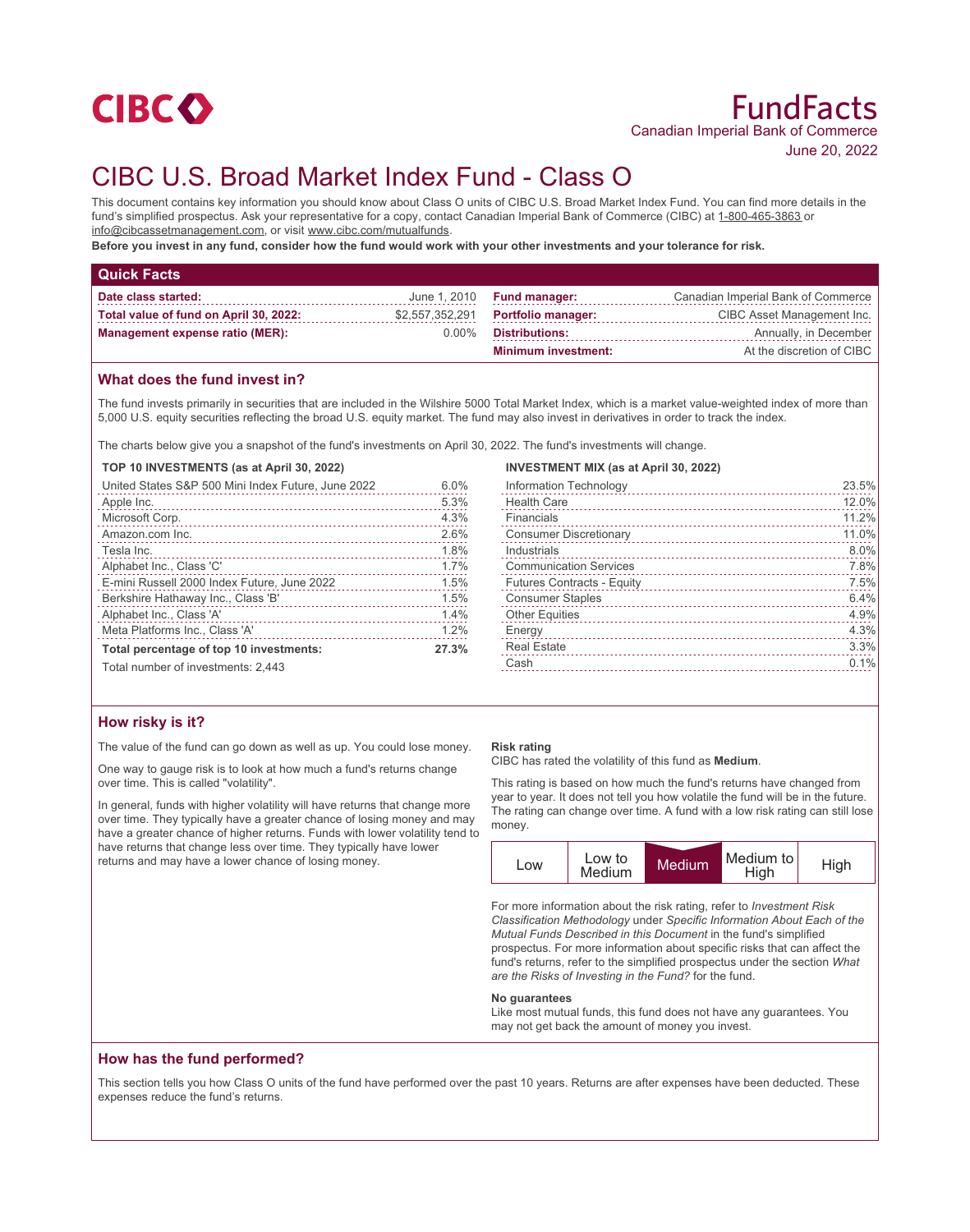# **FundFacts**

### **YEAR-BY-YEAR RETURNS**

This chart shows how Class O units of the fund performed in each of the past 10 calendar years. Class O units have not dropped in value in any of the 10 years. The range of returns and change from year to year can help you assess how risky the fund has been in the past. It does not tell you how the fund will perform in the future.



#### **BEST AND WORST 3-MONTH RETURNS**

This table shows the best and worst returns for Class O units of the fund in a 3-month period over the past 10 calendar years. The best and worst 3-month returns could be higher or lower in the future. Consider how much of a loss you could afford to take in a short period of time.

|                    | Return 3 months ending     | If you invested \$1,000 at the beginning of the period |
|--------------------|----------------------------|--------------------------------------------------------|
| <b>Best return</b> | 18.1%   June 30, 2020      | Your investment would rise to \$1,181                  |
| Worst return       | $-14.3\%$   March 31, 2020 | Your investment would drop to \$858                    |

#### **AVERAGE RETURN**

The annual compounded return of Class O units of the fund was 15.9% over the past 10 years. If you had invested \$1,000 in the fund 10 years ago, your investment would be worth \$4,381 as at April 30, 2022.

| Who is this fund for?                                                                                                                                                              | A word about tax                                                                                                                                                                                                                                                                                     |
|------------------------------------------------------------------------------------------------------------------------------------------------------------------------------------|------------------------------------------------------------------------------------------------------------------------------------------------------------------------------------------------------------------------------------------------------------------------------------------------------|
| Investors who:<br>• are seeking a broadly diversified U.S. equity fund and returns similar to<br>those of the entire U.S. equity market; and<br>• are investing for the long term. | In general, you will have to pay income tax on any money you make on a<br>fund. How much you pay depends on the tax laws where you live and<br>whether or not you hold the fund in a registered plan such as a<br>Registered Retirement Savings Plan (RRSP) or a Tax-Free Savings<br>Account (TFSA). |
|                                                                                                                                                                                    | Keep in mind that if you hold your fund in a non-registered plan, fund<br>distributions are included in your taxable income, whether you receive<br>them in cash or have them reinvested.                                                                                                            |

# **How much does it cost?**

The following tables show the fees and expenses you could pay to buy, own, and sell Class O units of the fund. The fees and expenses - including any commissions - can vary among classes of a fund and among funds. Higher commissions can influence representatives to recommend one investment over another. Ask about other funds and investments that may be suitable for you at a lower cost.

### **1. SALES CHARGES**

There are no sales charges payable when you buy, switch, or sell Class O units of the fund.

#### **2. FUND EXPENSES**

You don't pay these expenses directly. They affect you because they reduce the fund's returns.

As at December 31, 2021, the expenses for Class O units of the fund were 0.01% of its value. This equals \$0.10 for every \$1,000 invested.

|                                                                                                                                                                                    | Annual rate<br>(as a % of the fund's value) |
|------------------------------------------------------------------------------------------------------------------------------------------------------------------------------------|---------------------------------------------|
| Management expense ratio (MER)<br>This is the total of the fund's operating expenses for Class O units of the fund. No management fees are charged in<br>respect of Class O units. | $0.00\%$                                    |
| Trading expense ratio (TER)<br>These are the fund's trading costs.                                                                                                                 | 0.01%                                       |
| <b>Fund expenses</b>                                                                                                                                                               | 0.01%                                       |